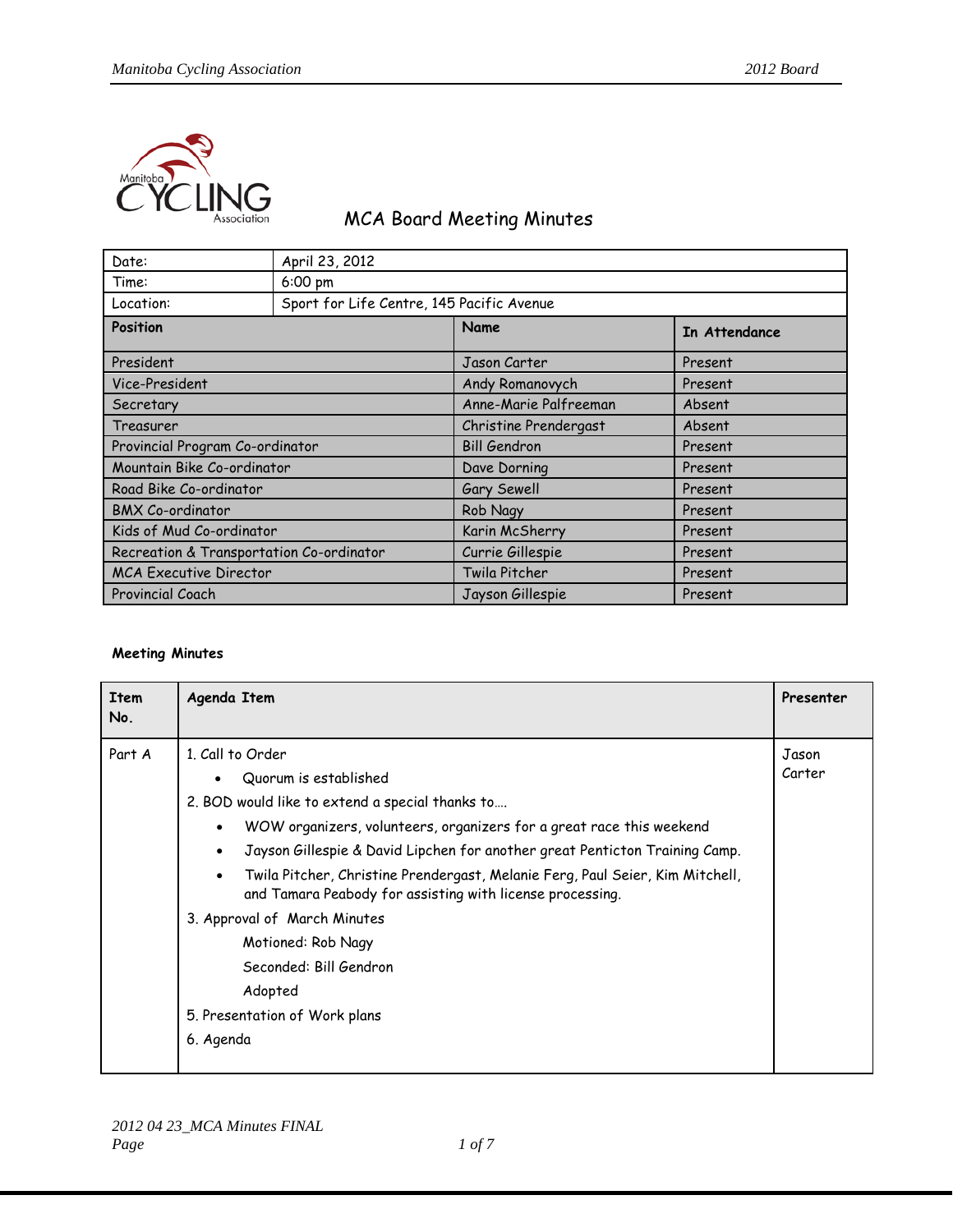| Part B | <b>Financial Update</b><br>March 31'12 financial statement presented<br>Sport Development Funding. Decrease by 3.6% in this new fiscal<br>$\bullet$<br>Base \$55,000<br>Sport Development \$20,200 from \$23,000 last year                                                                                                                                                                                                                                                                                                                                          | Twila<br>Pitcher    |
|--------|---------------------------------------------------------------------------------------------------------------------------------------------------------------------------------------------------------------------------------------------------------------------------------------------------------------------------------------------------------------------------------------------------------------------------------------------------------------------------------------------------------------------------------------------------------------------|---------------------|
|        | Twila has sent out email looking for feedback from all committees to review the<br>$\bullet$<br>budget to add any changes to revenue or expenses from initial budget proposal.<br>Next meeting, Twila will present a draft to Board at May meeting                                                                                                                                                                                                                                                                                                                  |                     |
|        | Final budget has to be into Sport Manitoba by June 30, 2012<br>$\bullet$<br>Provincial Budget did not cut funding to Sport Manitoba. Sport Manitoba is no<br>$\bullet$<br>longer receiving operational shortfall coverage by the province, requiring SM to<br>reduce grants available to sports                                                                                                                                                                                                                                                                     |                     |
|        | Motion to Adopt the March 2012 statements as presented - Rob Nagy<br>Seconded - Andy Romanovych<br>Approved                                                                                                                                                                                                                                                                                                                                                                                                                                                         |                     |
| Part C | Major BOD Decision Items                                                                                                                                                                                                                                                                                                                                                                                                                                                                                                                                            |                     |
|        | 1.0: Provincial Team Assistant Coach Hiring<br>Motion to Ratify the Executive Director's decision to employ Ms. Lindsay Argue as<br>Assistant Coach to the Provincial Program for the 2012 season.<br>- Motion to adopt: Bill Gendron<br>- Seconded: Andy Romanovych<br>- Carried<br>Action item Jason Carter, Twila Pitcher & Jayson Gillespie will finalize contract for<br>Lindsay Argue for April 30, 2012 start.                                                                                                                                               | Jayson<br>Gillespie |
|        | 2.0: Provincial Program Race Clothing Policy<br>Motion: Approve the mandatory use of MCA Provincial program clothing (jersey and<br>shorts) at all races (in- or out-of- province) by all members of all the provincial cycling<br>programs in all disciplines in which the program actively participates (MTB, road,<br>cyclocross)<br>Motion as presented: Dave Dorning<br>Seconded - Bill Gendron<br>Carried<br>Action Item: Jason Carter/Twila Pitcher will prepare post for MCA website. Jayson<br>Gillespie will inform Provincial Program athletes & parents | Jayson<br>Gillespie |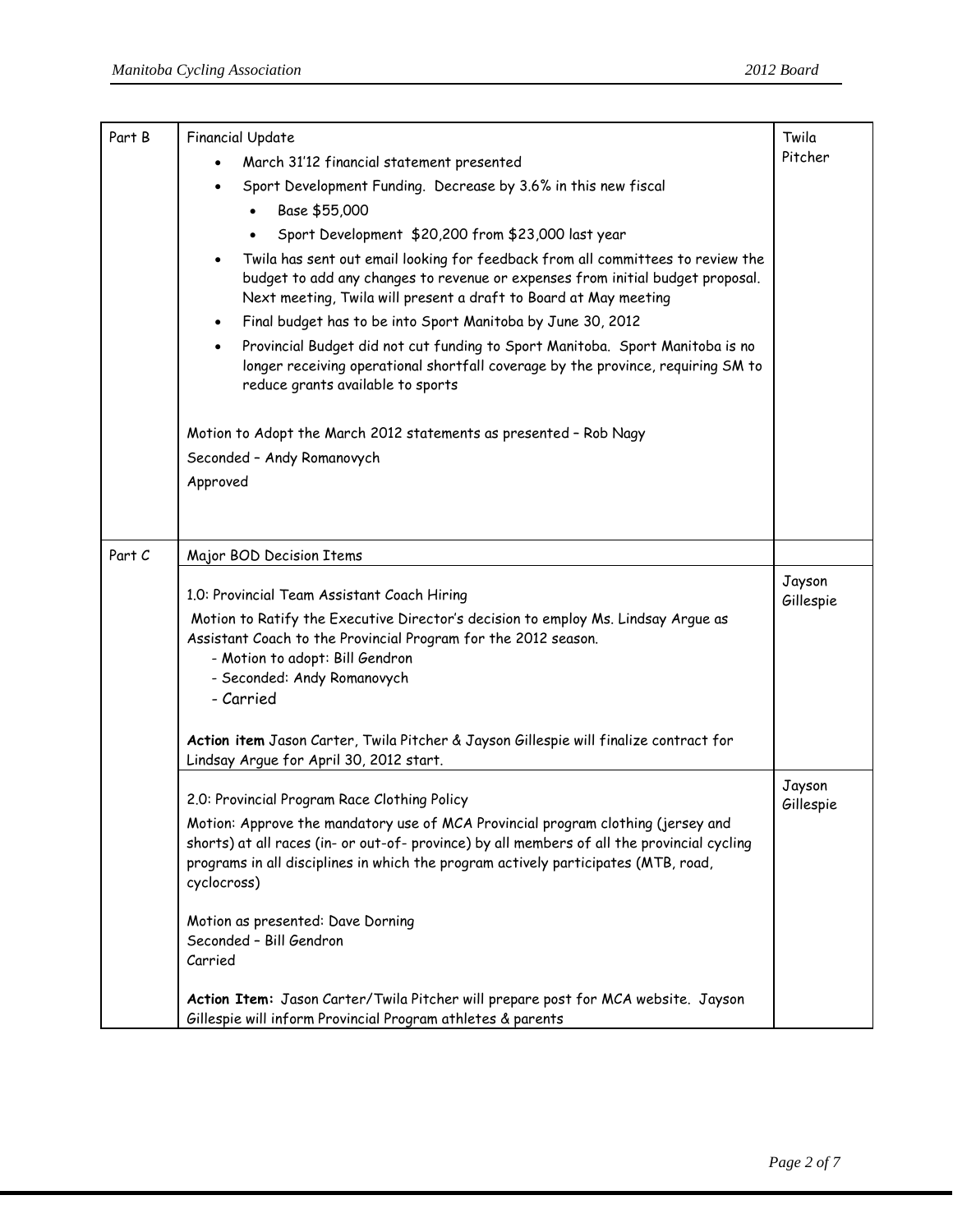| 3.0: Development Policy - Amendments / Applications<br>Board will continue to use current policy at this time until new policy has been<br>reviewed and discussed<br>• New Policy draft is required with these changes: no A status necessary, Bingo<br>funding linked to race requirements as an A club; must submit receipts for<br>release of funds; Sept 30 deadline for applications - only one deadline.<br>Aaron Check and Happy Fun Racing (Club A level)- award \$500 for site<br>$\bullet$<br>development, under condition that he must provide receipts and must continue<br>to work towards meeting all Club A requirements.<br>Motion as presented: Unanimous. Twila inform HFR.<br>$\bullet$<br>Woodcock Cycle Works application for development funds for commissaire<br>$\bullet$<br>practical costs in Ottaa- \$500 granted on condition of pay out after receipts<br>submitted.<br>Motion as presented: Unanimous. Rob Nagy will inform WCW |                                        |
|---------------------------------------------------------------------------------------------------------------------------------------------------------------------------------------------------------------------------------------------------------------------------------------------------------------------------------------------------------------------------------------------------------------------------------------------------------------------------------------------------------------------------------------------------------------------------------------------------------------------------------------------------------------------------------------------------------------------------------------------------------------------------------------------------------------------------------------------------------------------------------------------------------------------------------------------------------------|----------------------------------------|
| 4.0: Commissaire Development<br>- Version 1.0 Draft of Commissaire Development Policy presented to board for<br>discussion<br>Motion: Appoint Karin McSherry as the MCA Commissaire Director<br>Motion as presented: Dave Dorning<br>Seconded - Currie Gillespie<br>Carried<br>Action item: Karin will pass draft of v.1 Commissaire Development policy to all other<br>commissaires for comments. She discuss the matter further with Jason Carter and they<br>will bring the matter back to board for further discussion at the next Board meeting.                                                                                                                                                                                                                                                                                                                                                                                                         | Jason<br>Carter /<br>Karin<br>McSherry |
| 5.0 2012 Race Calendar - Amendment for Road<br>Motion to move Tour de Whiteshell to May 5<br>$\bullet$<br>Motion as presented: Gary Sewell<br>$\bullet$<br>Seconded: Dave Dorning<br>$\bullet$<br>Carried                                                                                                                                                                                                                                                                                                                                                                                                                                                                                                                                                                                                                                                                                                                                                     | Jason<br>Carter                        |
| 5.0 2012 Race Calendar - Terms of Reference<br>- open up to membership the need for and assistant to help road chair, as an "invited<br>guest" at Board meetings, with a view to becoming a candidate for the position at the<br>next AGM, and to build capacity so that Cross can have its own Director.<br>- Kim Mitchell has offered to be an assistant for Gary as volunteer; however, the Board<br>felt that the opportunity should be open to the membership at large, with the Board to<br>make the selection.<br>Action Item: Jason will write up item to post onto website; Board will vote on selection<br>via email.                                                                                                                                                                                                                                                                                                                               | Jason<br>Carter                        |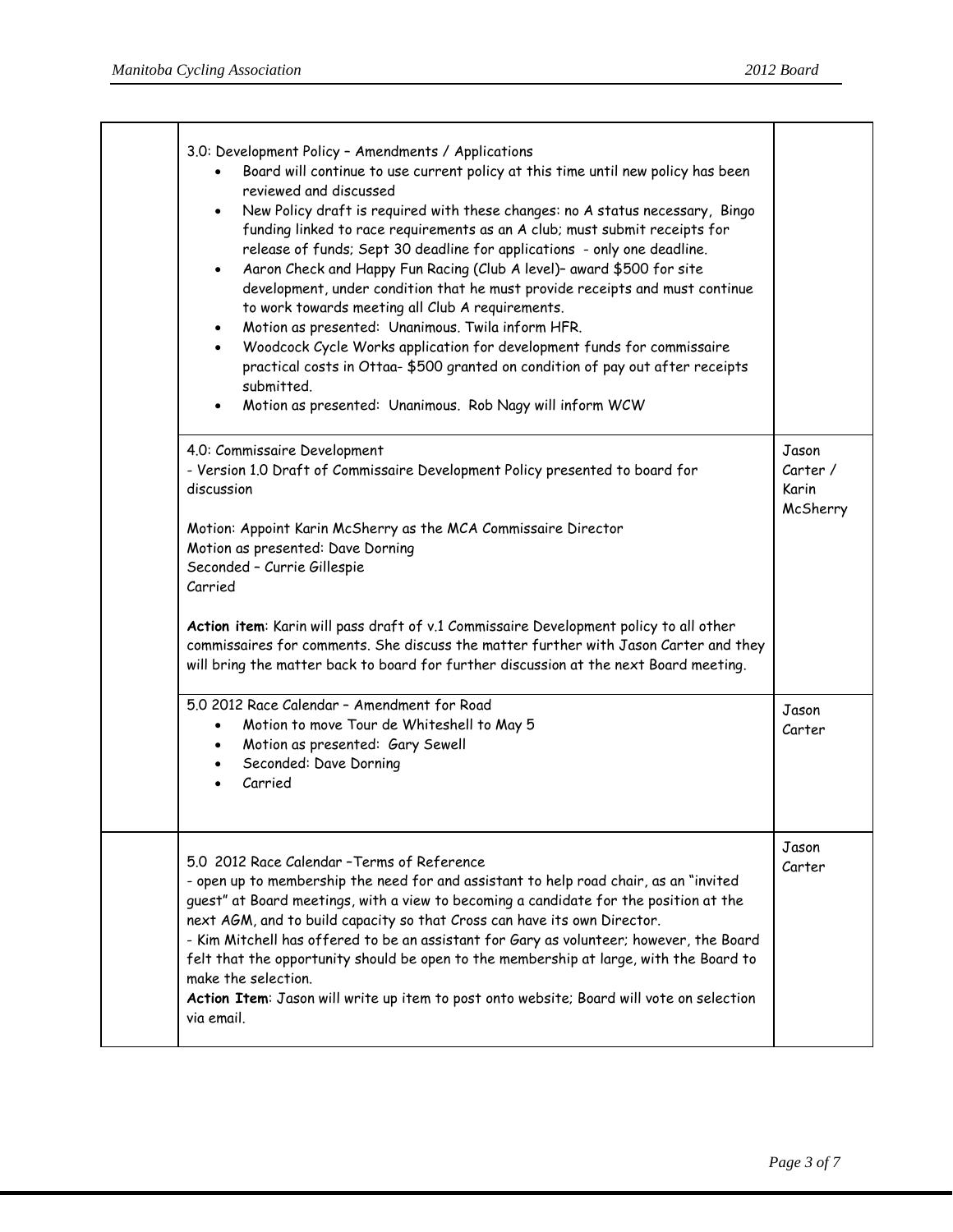|        | 6.0 Can Bike<br>- Course: \$10 charge for course - \$2 to CCA, \$3 to MCA, \$5 to Can-Bike Budget<br>- MCA is facilitating the administration of the Can-Bike program<br>- Can Bike Helmet Video: draft presented to BOD; reaction was excellent.                                                                                                                                                                                                                      | Jason<br>Carter                   |
|--------|------------------------------------------------------------------------------------------------------------------------------------------------------------------------------------------------------------------------------------------------------------------------------------------------------------------------------------------------------------------------------------------------------------------------------------------------------------------------|-----------------------------------|
| Part E | Reports<br>President report submitted<br>Executive Director report submitted<br>$\bullet$<br>VP report submitted<br>$\bullet$<br>Recreation & Transportation report submitted<br>$\bullet$<br>Provincial Program verbal report submitted<br>$\bullet$<br>BMX report submitted<br>$\bullet$<br>Mountain Bike report submitted<br>$\bullet$<br>Road report submitted<br>$\bullet$<br>Provincial Coach submitted report<br>$\bullet$<br>KOM report submitted<br>$\bullet$ | All                               |
|        | Action Items (old business)<br>Next Meeting -                                                                                                                                                                                                                                                                                                                                                                                                                          | Anne-Marie<br>Palfreeman<br>Jason |
|        | April 17th, 2012                                                                                                                                                                                                                                                                                                                                                                                                                                                       | Carter                            |
|        | Motion - Andy Romanovych                                                                                                                                                                                                                                                                                                                                                                                                                                               |                                   |
|        | Seconded - Rob Nagy                                                                                                                                                                                                                                                                                                                                                                                                                                                    |                                   |
|        | Carried                                                                                                                                                                                                                                                                                                                                                                                                                                                                |                                   |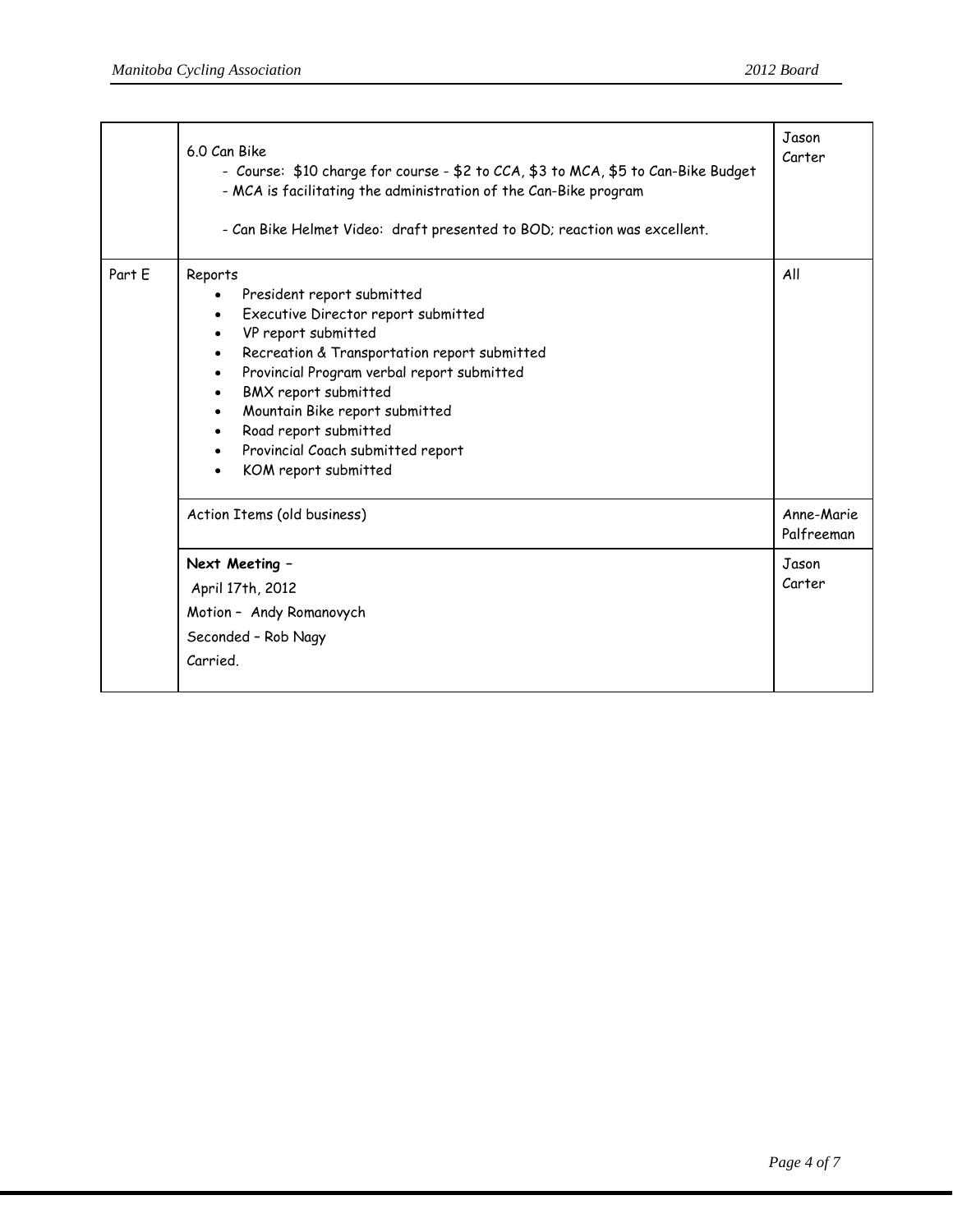## **Action Items**

| <b>Item</b><br>No. | Mtg<br>Date        | <b>Action Item</b>                                                                                                                                                                                                                                                                                                                                                                                  | <b>Assigned To</b> | <b>Target Date</b> |
|--------------------|--------------------|-----------------------------------------------------------------------------------------------------------------------------------------------------------------------------------------------------------------------------------------------------------------------------------------------------------------------------------------------------------------------------------------------------|--------------------|--------------------|
| $\mathbf{1}$       | May<br>16,<br>2011 | Club Incentives<br>Develop a more concrete plan to incentivize the Clubs to providing<br>races and officials to train<br>06.13 No further update<br>07.20 No further update<br>08.24 No further update<br>09.28 The development policy will cover up some. No other update.                                                                                                                         | Gary Sewell        | June 13/11         |
|                    |                    | Will draft something for next meeting.<br>10.19 Town Hall feedback should be incorporated into this.<br>Suggestion that the number of races one club can organize be<br>capped; clubs without an official provide an assistant to work with<br>the official. The strategy for discussion at the next board meeting<br>for endorsement and then distribution through the committees for<br>feedback. |                    |                    |
|                    |                    | 11.09 Defer to the new Board.<br>12.05 Carry-over to next meeting<br>21.02.12 Carry-over to next meeting<br>20.03.12 Carry-over<br>23.04.12 Carry-over                                                                                                                                                                                                                                              |                    |                    |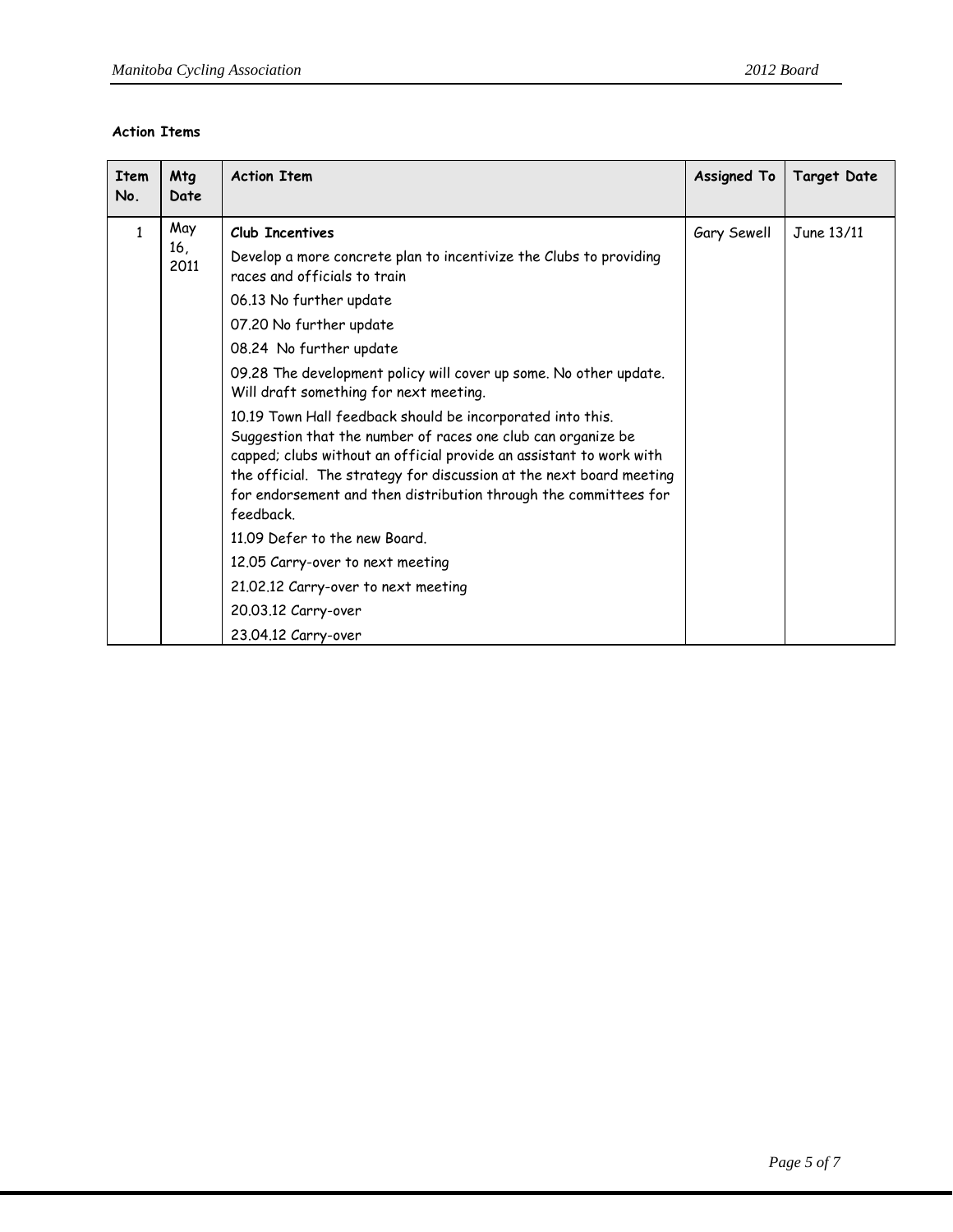| $\overline{c}$ | Aug.       | Replacement van                                                                                                                                                                                                                                                                                                                                                                                                                                                                                                                                                                                                                                                                                                                                                                    | <b>Bill Gendron</b> | Sept 28/11           |
|----------------|------------|------------------------------------------------------------------------------------------------------------------------------------------------------------------------------------------------------------------------------------------------------------------------------------------------------------------------------------------------------------------------------------------------------------------------------------------------------------------------------------------------------------------------------------------------------------------------------------------------------------------------------------------------------------------------------------------------------------------------------------------------------------------------------------|---------------------|----------------------|
|                | 24<br>2011 | Terry will look into the replacement of the van with a seasonal lease<br>quote                                                                                                                                                                                                                                                                                                                                                                                                                                                                                                                                                                                                                                                                                                     |                     |                      |
|                |            | 09.28 - gone to a few dealerships and then went on the internet.<br>Both have a finance and lease option, doesn't seem to be much<br>difference in the prices.                                                                                                                                                                                                                                                                                                                                                                                                                                                                                                                                                                                                                     |                     |                      |
|                |            | GM                                                                                                                                                                                                                                                                                                                                                                                                                                                                                                                                                                                                                                                                                                                                                                                 |                     |                      |
|                |            | Finances: 927 54mos; 1000 48 mos<br>$\bullet$                                                                                                                                                                                                                                                                                                                                                                                                                                                                                                                                                                                                                                                                                                                                      |                     |                      |
|                |            | Lease: 968 36mos, 823 48 mos (20,000 per year) +30<br>$\bullet$<br>more per month                                                                                                                                                                                                                                                                                                                                                                                                                                                                                                                                                                                                                                                                                                  |                     |                      |
|                |            | FORD                                                                                                                                                                                                                                                                                                                                                                                                                                                                                                                                                                                                                                                                                                                                                                               |                     |                      |
|                |            | Did not talk about a leaver, not overly helpful<br>$\bullet$                                                                                                                                                                                                                                                                                                                                                                                                                                                                                                                                                                                                                                                                                                                       |                     |                      |
|                |            | \$40-\$43 to purchase<br>$\bullet$                                                                                                                                                                                                                                                                                                                                                                                                                                                                                                                                                                                                                                                                                                                                                 |                     | Oct 19/11            |
|                |            | Moni will ask her contact to contact Terry                                                                                                                                                                                                                                                                                                                                                                                                                                                                                                                                                                                                                                                                                                                                         |                     |                      |
|                |            | Terry to find out about warranty                                                                                                                                                                                                                                                                                                                                                                                                                                                                                                                                                                                                                                                                                                                                                   |                     |                      |
|                |            | 10.19 Terry has received the contact information from Moni and<br>will follow up. Renting a van for the season is not possible (no<br>Rental Company offers this) Report back next meeting.<br>11.09 Recommend that the board look into the option of purchasing<br>a Used or New Vehicle to replace the existing van. Option<br>suggested that a lease be investigated at Murray Chevy Olds.<br>Terry will pass this information along to the new Provincial<br>Programme Co-ordinator<br>12.05 On-going<br>21.02.12 Discussion with different dealers has taken place. Leasing<br>is being considered. A sponsorships letter is being developed. On-<br>going<br>20.03.13 Sponsorship letter produced. Approached a dealership,<br>Declined. Will look for other funds. On-going |                     |                      |
| 4              | Dec.<br>05 | 23.04.12 Carry-over<br>Web site review:<br>Each member is to review their section on the web site and                                                                                                                                                                                                                                                                                                                                                                                                                                                                                                                                                                                                                                                                              | All                 | February 28,<br>2012 |
|                | 2011       | discuss improvements with their committee members.                                                                                                                                                                                                                                                                                                                                                                                                                                                                                                                                                                                                                                                                                                                                 |                     |                      |
|                |            | 21.02.12 Carry-over to next meeting.<br>20.03.12 Add review of old website too. Partial review done. On-<br>going<br>23.04.12 Carry-over                                                                                                                                                                                                                                                                                                                                                                                                                                                                                                                                                                                                                                           |                     |                      |